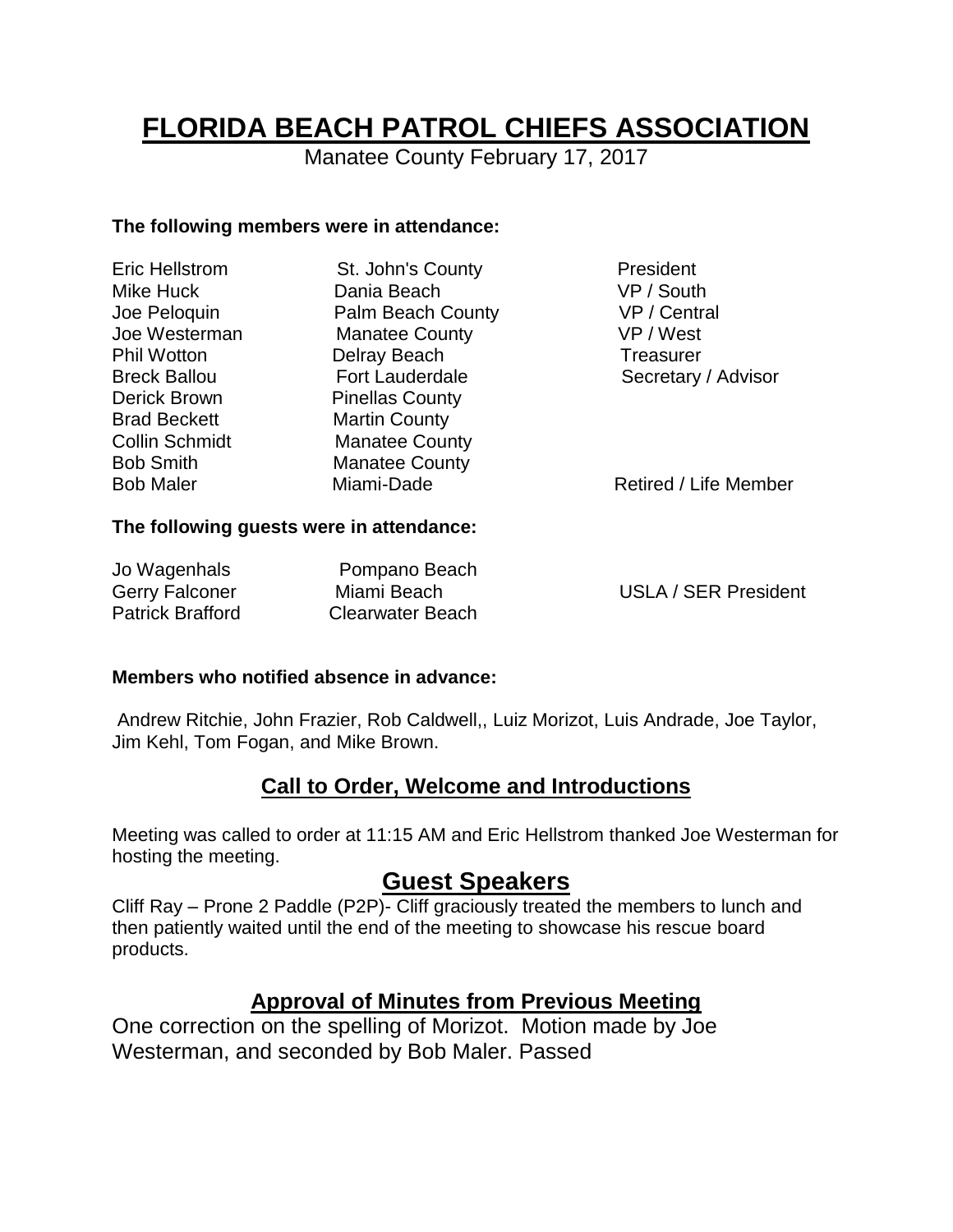## **Communications & New Business combined**.

The ten (10) hour workday was discussed and Phil Wotton stated he would send back out the spreadsheet detailing which agencies were on that schedule.

The use of drones for spotting hazardous marine life was discussed. Multiple agencies already have laws that prohibit drone usage on the beach.

# **Officer Reports**

### **Eric Hellstrom - President:**

- Hellstrom stated that they are placing a new Kawasaki Ultra Lx in service. This PWC is equipped with a GPS mount and speakers. The PWC is being equipped with blue tooth and several 800mhz radios are being "flashed" for compatibility. Ultimately when the radio receives it will be broadcast through the speakers. Hellstrom stated he would send an email when everything is complete.
- He also brought up the World Conference on Drowning Prevention [\(http://www.wcdp2017.org/\)](http://www.wcdp2017.org/). He recommended that agencies place this event in their budget if possible, but stated that it will require a passport. Discussion ensued regarding if agencies allow individuals to travel out of the country. Gerry stated that the USLA meeting will follow the conference on October 20-21<sup>st</sup> at the same location in Canada.

#### **Phil Wotton: VP / Central - Treasurer**

- **Balance: \$4,614.96**
- \$1,875Membership dues have been collected for 2017 so far
- Phil stated that he is working on the FBPCA 2016 tax return

#### **Breck Ballou: Secretary / Advisor**

Ballou stated that 2017 Air Show is scheduled for May 6th & 7th. Fort Lauderdale will be sending out fifty additional applications for Event Workers. If you worked last year all you need to do is fill out a background form and email a current CPR card. If you are interested in working the air show in Fort Lauderdale, call us @ 954-828-4595 and leave a current address so we can send you an application.

#### **Mike Huck: VP / South**

• Mike stated that Dania Beach was dealing with drones flying over the beach and asked the members how their agencies dealt with them. Many agencies gave their input.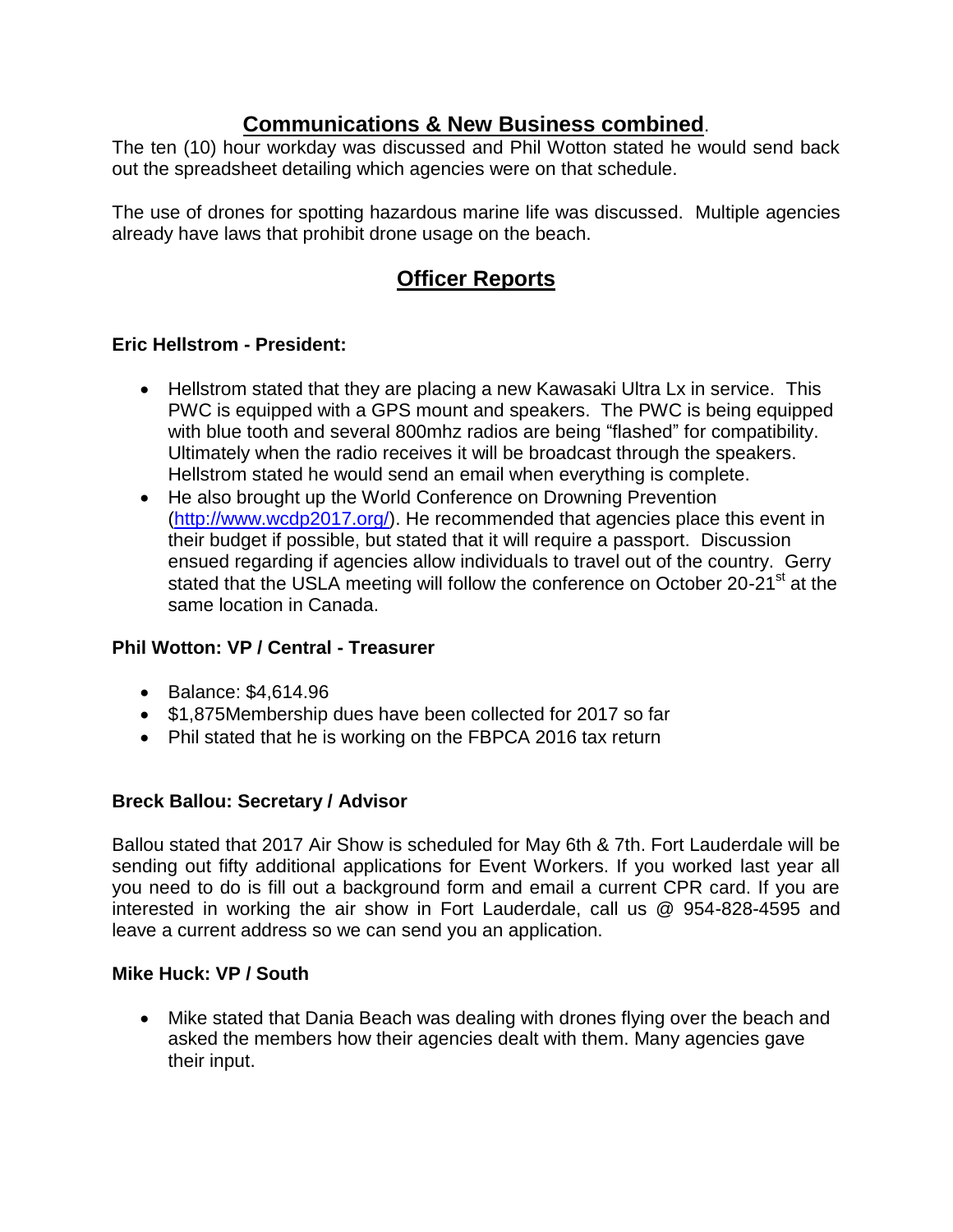#### **Joe Peloquin: VP / Central**

- The Palm Beach County lifeguard tournament date has been moved up from June to April...date to be announced.
- Joe stated the status of PBC Ocean Rescue with regards to the special risk initiative.
- Joe deferred the remaining report to the banquet discussion

#### **Joe Westerman: VP / West**

- Joe stated that the beaches in Manatee County have continued to have to deal with red tides but they are not as severe as in the recent past.
- Update on the FBPCA web site Joe had the site on the wall and went over each drop down with the members in attendance. Joe encouraged anyone with good agency pictures to send them in to him. Joe asked that they are taken through a wide angle shot, 1920 X 500 resolution are best suited. Joe thanked Luis Andrade for his expertise downloading old FBPCA magazines on to the web site.
- Patrick Brafford added information from Clearwater Beach Clearwater continues to recruit qualified applicants. Clearwater is experiencing a population growth and is asking for two new lifeguard towers along with two additional full time positions and fourteen part time positions. Discussion on salary ensued.

## **USLA Report -**

- USLA SER Lifeguard Competition July 18 & 19 Delray Beach Captain's Meeting July 17th at 6 PM (Seagate Beach Club)
- USLA SER Junior Lifeguard Competition July 15th Delray Beach
- USLA National Lifeguard Competition August 9th 12th, 2017 Daytona Beach, with the Juniors being held on August 9th.
- USLA SER Host Hotel Seagate Beach Club, Delray Beach
- Jo Wagenhals discussed public education endeavors. Jo suggested purchasing water safety pamphlets, book markers or bumper stickers. The billboards were a huge success and sponsorship of new billboards was discussed.
- Jo announced that she will be attending the South Florida Water Safety Symposium, Friday, March 3rd, 2017 at the Sunrise Civic Center - 10610 West Oakland Park Blvd, Sunrise, FL 33351

#### **FBPCA / USLA Awards Banquet:**

• Palm Beach County, Friday, April 7th, 2017....Banquet will be at the Morikami Museum and Japanese Gardens. Cost is \$25 per person. The names and money must be submitted prior to the banquet in order to